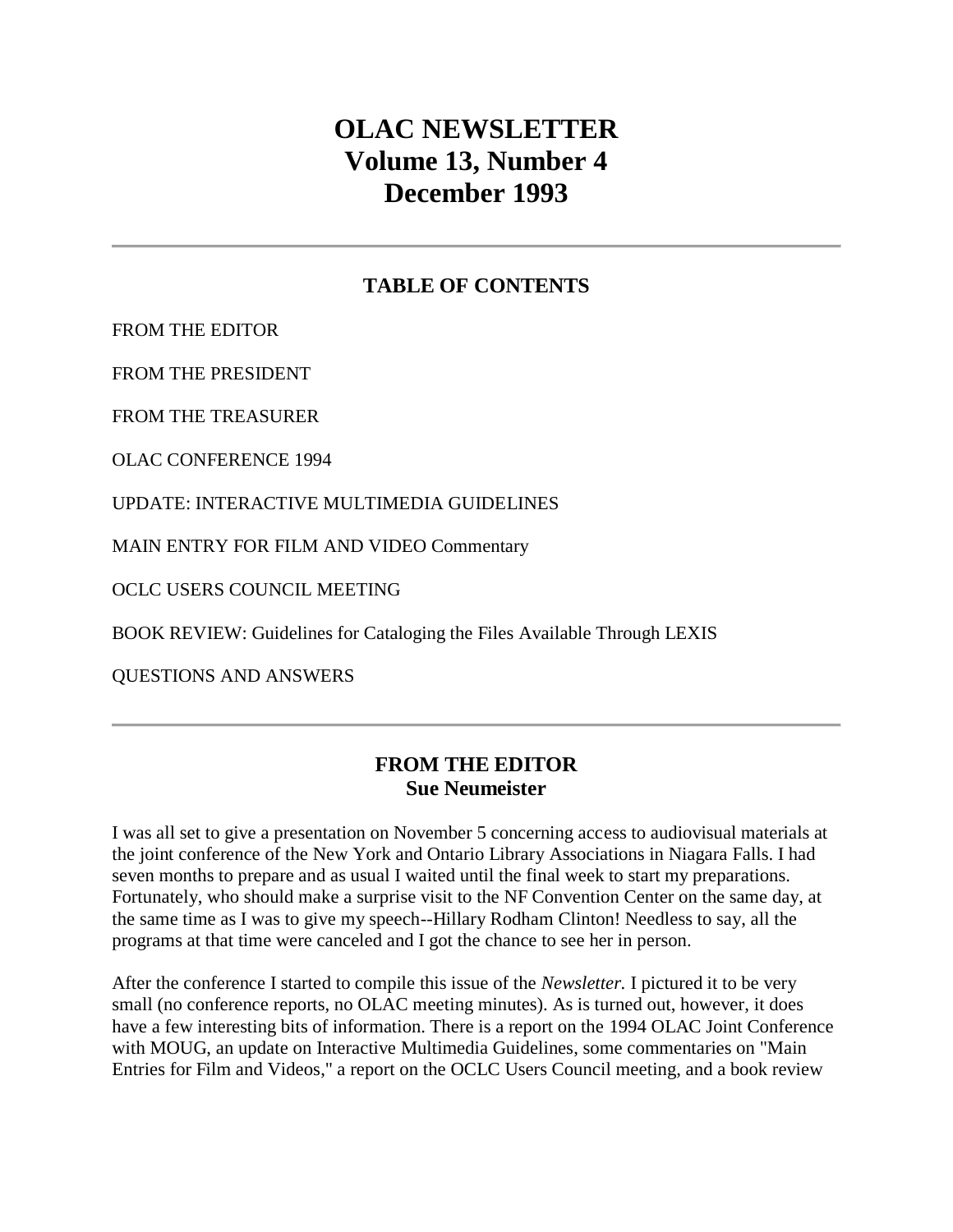of Ellen McGrath's *[Guidelines for Cataloging the Files Available Through LEXIS](http://ublib.buffalo.edu/libraries/units/cts/olac/newsletters/dec93.html#review)*. Not too bad for a "skimpy" issue!

The OLAC membership directory collection data forms were mailed out to personal OLAC members in early October with a deadline date of October 31. Brian McCafferty has been working on the compilation of data and should have a report by Midwinter.

*MC Journal: The Journal of Academic Media Librarianship* has issued its second publication. Included is an article on "Cataloging the Internet" by Judy Brugger. Available from: FTP ubvm.cc.buffalo.edu cd mcjrnl/brugger.mcj01006.

Due to the fact that Midwinter is later than usual (early February), the AV related programs will again be listed on Autocat and Emedia. Anyone not on either listserv can obtain a copy from me by mail or deadline for the March issue (usually the last Friday in January) will be extended until February 18 so that some Midwinter reports can be included in the first issue of 1994. I hope to have the issue mailed by the 1st of March but expect perhaps a week delay.

#### **DEADLINE FOR [MARCH 1994 ISSUE:](http://ublib.buffalo.edu/libraries/units/cts/olac/newsletters/march94.html) FEBRUARY 18, 1994**

### **FROM THE PRESIDENT Karen Driessen**

Hello again from the part of the country where "A River Runs Through It". As each little stream contributes and becomes a tributary to the river as a whole, so each of you contribute to AV cataloging and to the organization of Online Audiovisual Catalogers. For me, membership in OLAC has meant being able to share my questions and thoughts with others who may have similar yet different issues to resolve. Together there is a sense of community in OLAC that makes the sum of the parts as strong as a river at high water. I urge you to draw on your fellow members of OLAC for guidance and support as you wrestle with the daily mysteries of AV cataloging.

It is my pleasure to announce a new liaison appointment to OLAC. Ann Caldwell of Brown University has been appointed to a two year term as the OLAC liaison to MOUG. Because this is a joint liaison position, the MOUG board has also approved Ann's appointment. Ann will be reporting on OLAC activities to MOUG, and on MOUG activities to OLAC.

Speaking of the two organizations, plans for the 1994 joint conference between OLAC and MOUG are picking up momentum. Ellen Hines, of Arlington Heights Memorial Library, Hal Temple, of the College of DuPage, and Connie Streight, Naperville Public Library are busy at work with their committees to make the October 1994 Conference in Oak Brook, Illinois, one you will not want to miss.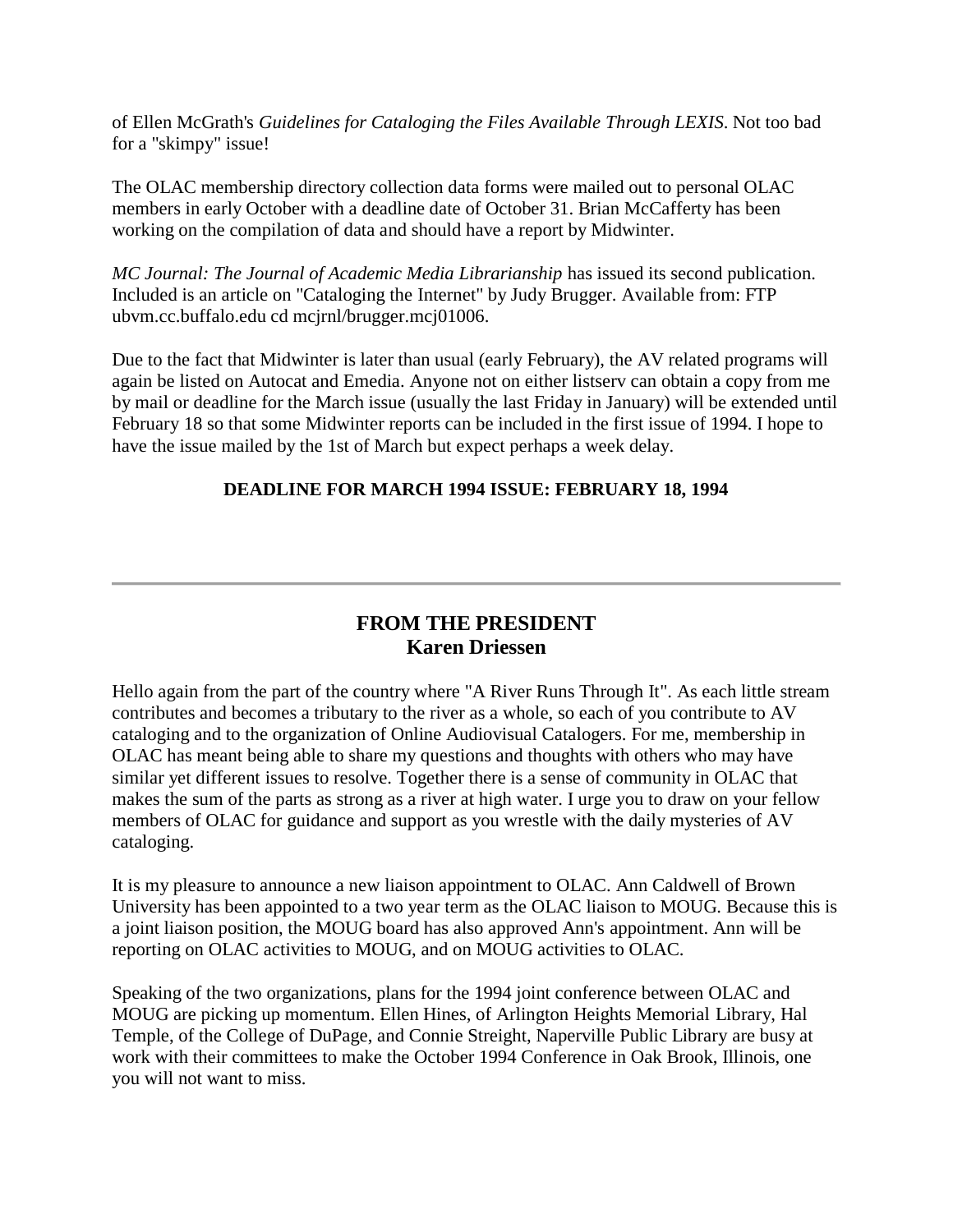You may still wish to submit your name or a colleague's name (with his or her permission, of course) in writing to Bo-Gay Tong Salvador for nominations for Secretary and Vice-President/President Elect of OLAC. Nominations are due by January 10, 1994 to Bo-Gay. Her address is Library Information Systems, 11617 URL, UCLA, 405 Hilgard Ave., Los Angeles, CA 90024-1575.

Room assignments for the OLAC meetings to be held at ALA Midwinter have not yet been made. If you will be attending ALA in Los Angeles, do not forget to come to the OLAC Cataloging Policy Committee meeting at 8:00 p.m. Friday evening, the OLAC Membership meeting at 8:00 p.m. on Saturday evening, and the Executive Board meeting at 8:00 p.m. on Sunday. All meetings are open to OLAC members. Exact room listings will be in the ALA Conference Program under the appropriate times as UNA (unauthorized). I hope to see you there.

#### **FROM THE TREASURER Johanne LaGrange**

| Reporting period:<br>July 1, 1993-Sept. 30, 1993      |                       |
|-------------------------------------------------------|-----------------------|
| ACCOUNT BALANCE: July 1, 1993                         |                       |
| City National Bank, Baton Rouge<br>Ready Assets Trust | 13,437.00<br>1,779.78 |
| CD at $7.20\%$ matures $7/94$                         | 10,000.00             |
| <b>INCOME</b>                                         | 25,216.78             |
| <b>Back Issues</b>                                    | 91.00                 |
| Dividends--WCMA Account                               | 50.68                 |
| Interest--Bond                                        | 362.00                |
| Mailing List Rental                                   | 50.00                 |
| Memberships                                           | 1,946.00              |
| TOTAL INCOME                                          | 2,499.68              |
| <b>EXPENSES</b>                                       |                       |
| ALA--1993 Conference                                  | 120.00                |
| <b>Banking Fees</b>                                   |                       |
| Annual Fee                                            | 80.00                 |
| <b>Activity Fee</b>                                   | 10.60                 |
|                                                       | 90.60                 |
| Board Dinner ALA 1993 Conference                      | 262.18                |
| Labels and Envelopes                                  | 42.15                 |
| OLAC Newsletter (v. 13, no. 3)                        | 1,059.32              |
| Photocopies (hndbk, bk iss, rnwl nts)                 | 120.52                |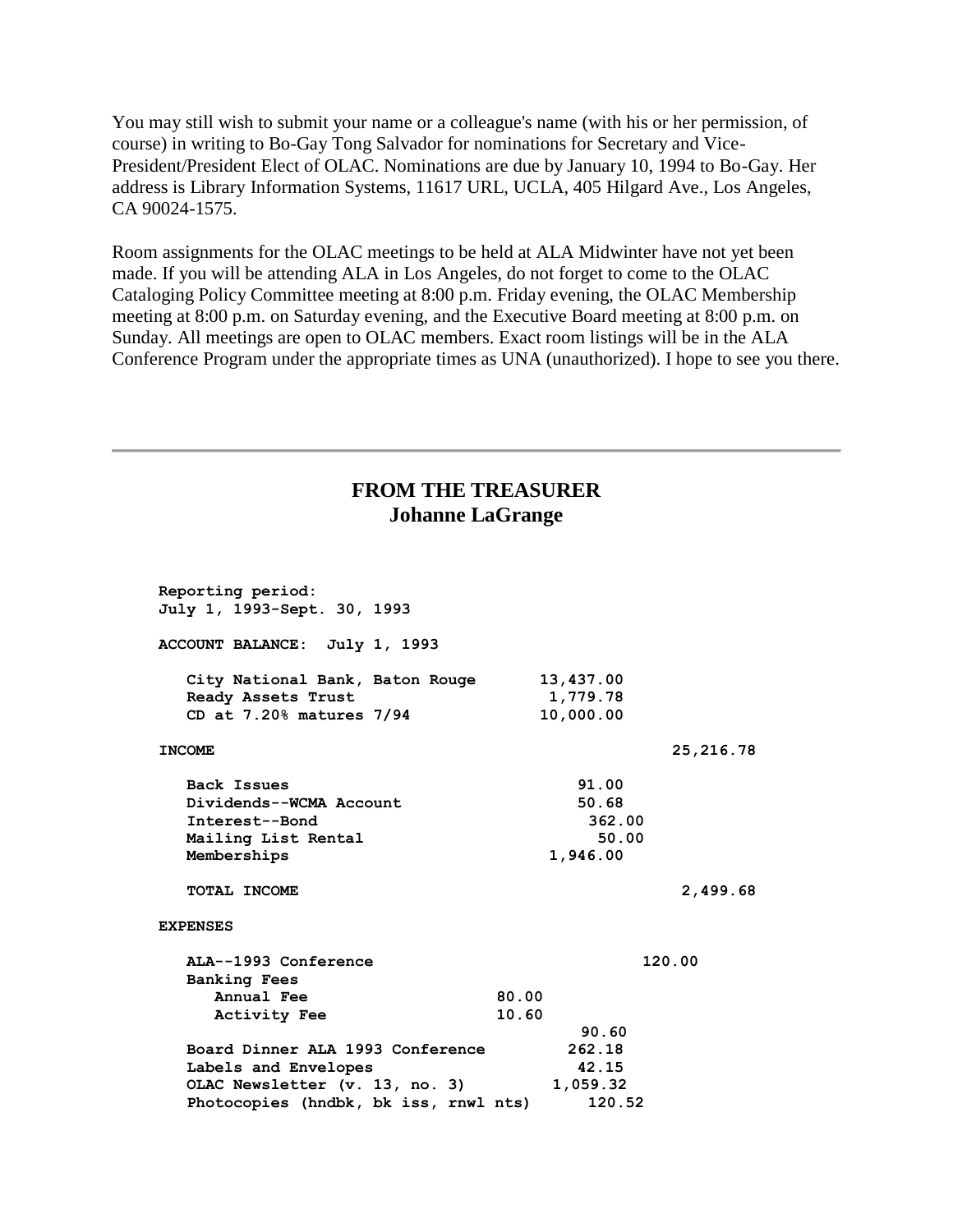| Postage                           | 74.28       |
|-----------------------------------|-------------|
| Publication (Smyth/Driessen book) | 275.00      |
| Tape Recorder                     | 53.04       |
| <b>TOTAL EXPENSES</b>             | (2,097.09)  |
| ACCOUNT BALANCE: Sept. 30, 1993   |             |
| Merrill Lynch WCMA Account        | 12, 182. 37 |
| City National Bank, Baton Rouge   | 3,437.00    |
| CD at $7.20\%$ matures $7/94$     | 10,000.00   |
|                                   | 25,619.37   |
|                                   |             |

### **OLAC CONFERENCE 1994 NEW TECHNOLOGIES, NEW CHALLENGES**

Hal Temple (708-858-2800, x2662) and Ellen Hines (708-506-2644), Conference Co-Chairs

It's time to begin making plans for the 1994 OLAC National Conference. The meeting will be held October 5-8, 1994 at the Marriott Oak Brook Hotel in Oak Brook, Illinois. To commemorate OLAC's first National Conference ten years ago, we are planning another joint conference with the Music OCLC Users Group (MOUG). General sessions dealing with our ever-evolving cataloging environment and how education, training and re-training strategies for librarians are attempting to keep up with this "new world", will be presented along with a number of practical workshops. Tours of local libraries and museums will also be offered during the Conference.

The Marriott Oak Brook Hotel is located about 25 miles west of Chicago and across the street from Oak Brook Center, a shopping center with many stores (Marshall Fields, Nordstroms, Borders Books) and restaurants. Room rates at the hotel are \$75.00-80.00 per night. Further information about hotel and Conference registration will appear in the June *OLAC Newsletter*.

We are still looking for people to help us with the Conference, particularly with publicity mailings and in identifying and contacting potential corporate sponsors. If you can help, please contact:

> Marlyn Hackett Cook Memorial Public Library 413 N. Milwaukee Libertyville, IL 60048 (708) 362-2330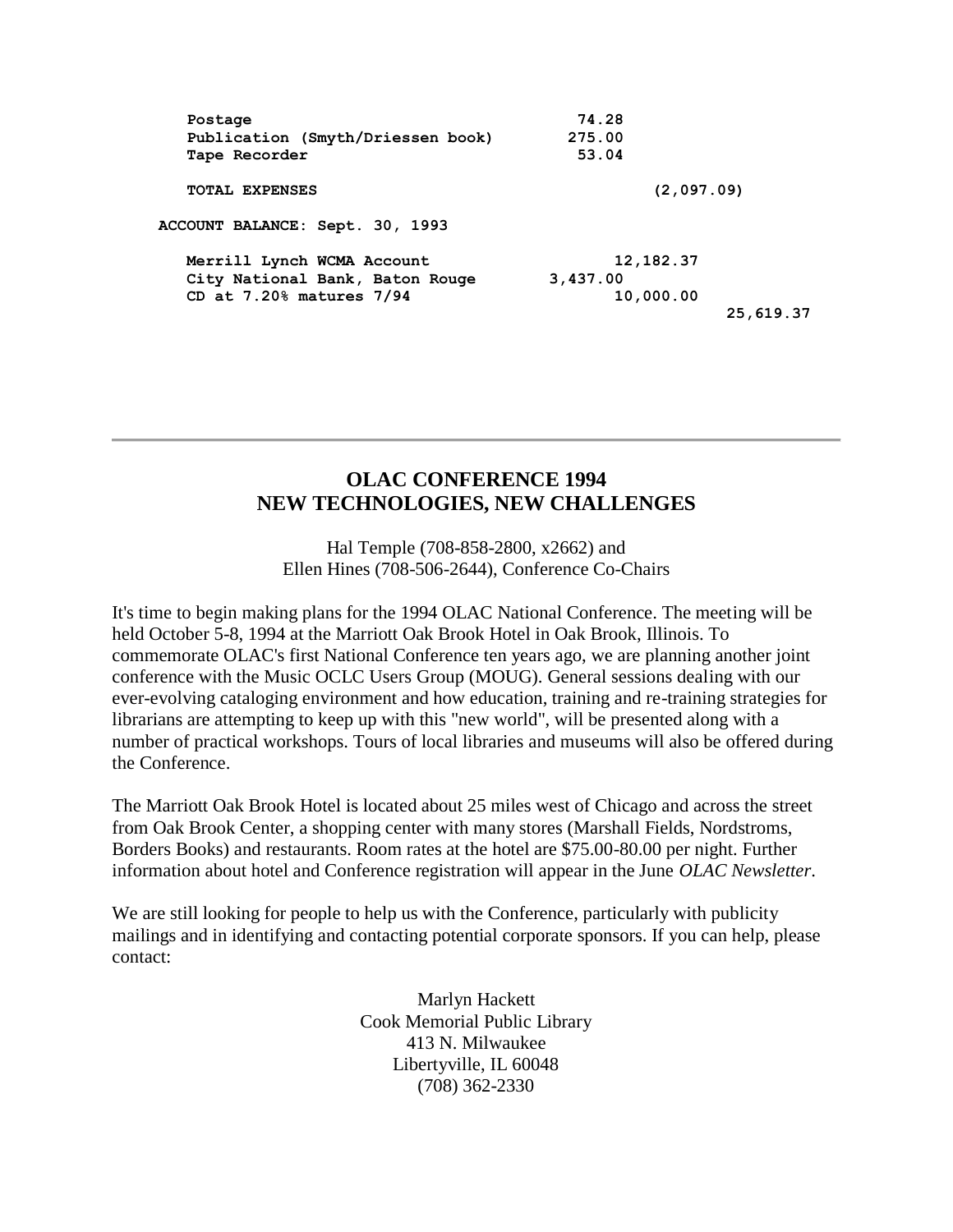## **UPDATE: INTERACTIVE MULTIMEDIA GUIDELINES**

 **ALA is working on interactive multimedia cataloging guidelines.** ALA, through its ALCTS/CCS/CC:DA Interactive Multimedia Guidelines Review Task Force, has been working on interactive multimedia cataloging guidelines for the American cataloging community. These guidelines incorporate descriptive details for interactive multimedia works, including definition, chief source, title, edition, dates, physical description, and notes. Also being prepared and proposed are accompanying appendices with fully cataloged examples in compliance with the guidelines, a brief technical glossary, and other guidance.

Integrated in the guidelines are concepts from the *Anglo American Cataloguing Rules*, 2nd ed., 1988 revision, particularly from the chapters for computer files, visual materials, sound recordings and kits/multimedia (Chapters 9,7,6 and 1). Interactive multimedia is the result of recent rapid technological change, employs highly sophisticated computer technology, and is available in a variety of physical formats for a variety of machine environments. Interactive multimedia allows the user, with a high level of control, to navigate randomly through many kinds of media, almost conversationally with the machine, customizing each presentation. It is the differences between interactive multimedia and already existing formats which have led the cataloging community to request cataloging guidance for interactive multimedia materials.

- **Draft document not available.** The ALA/ALCTS/CCS/- CC:DA interactive multimedia guidelines draft document, distributed during late fall 1992 and early spring 1993, is under review and in revision by The Interactive Multimedia Guidelines Review Task Force. Copies of the first or revised draft documents are, therefore, not currently available through the ALCTS office.
- **Progress report.** A revised draft is about to be sent out to all AV experts, bibliographic network representatives, and others for editorial review and comment (not for publication or general distribution). The Task Force is aiming for final revised guidelines within two months, by the 1994 February ALA Midwinter meeting in Los Angeles. At that time, if there is a general vote of approval, the Guidelines can be forwarded to the ALCTS office in the first quarter of 1994, with a guesstimated ALA publication date of summer 1994.

ALA (ALCTS/CCS/CC:DA) has approved publication of the guidelines as a document separate from AACR2R (yet in accordance with it) for use by the American community, until appropriate discussions on revision for placement, etc. in AACR2R take place among Joint Steering Committee (JSC) members (the JSC is the body responsible for approving changes to AACR2R).

 **More background and thanks to the library cataloging community.** The *Interactive Multimedia Guidelines* were reviewed by the ALA/ALCTS/CCS/CC:DA Interactive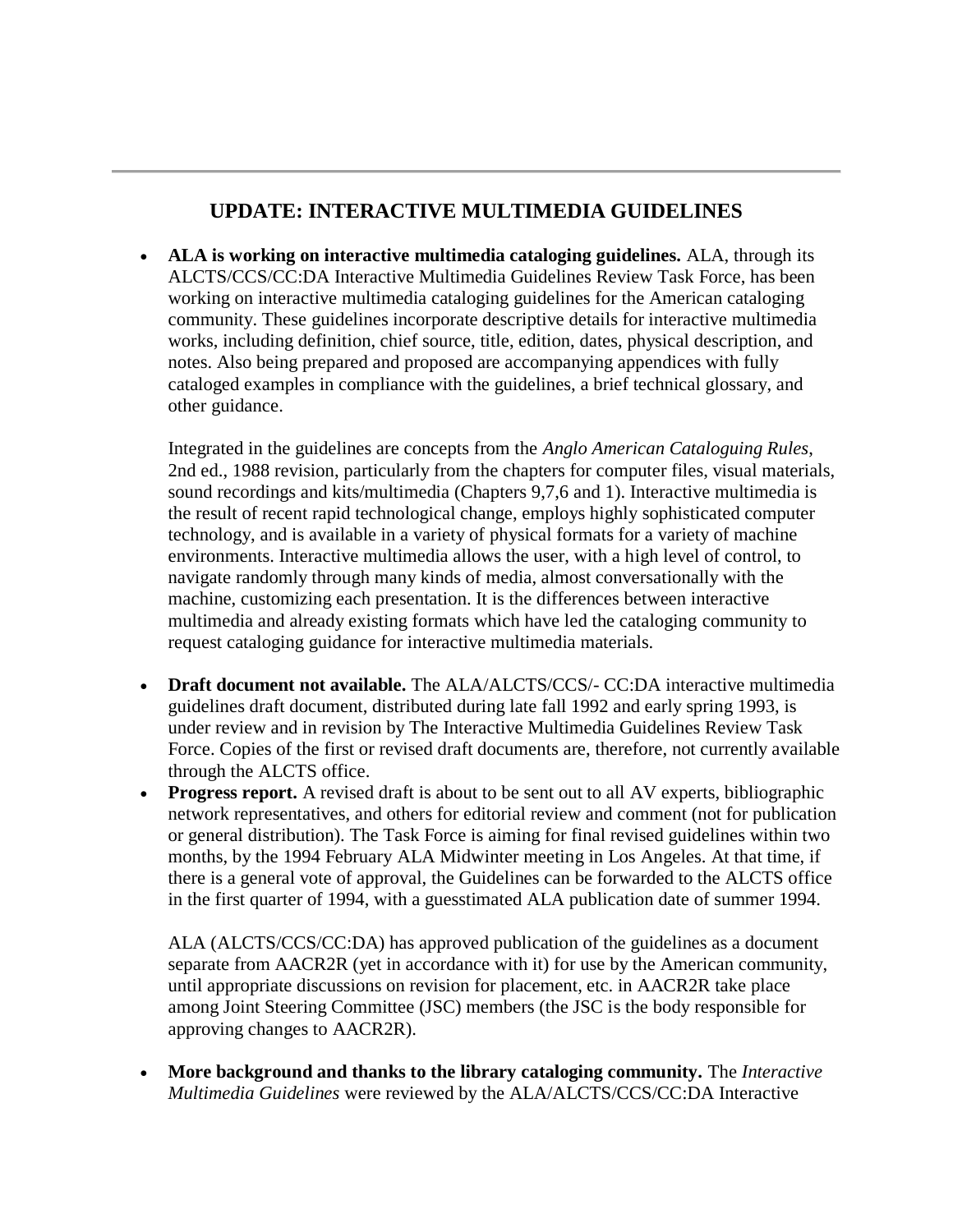Multimedia Guidelines Review Task Force based on comments received in the late spring and summer of 1993. Thanks go to nearly forty people from the library cataloging community for excellent, thoughtfully considered feedback!

Written and oral interim progress reports were made to (and input received from) several groups during the 1993 ALA Annual Conference in New Orleans, including the Task Force Friday Meeting, CCS/CC:DA, ALCTS AV, OLAC CAPC and the Computer Files Discussion Group.

In September 1993, twenty-five ALA New Orleans attendees volunteered to participate in a cataloging experiment with the revised guidelines to see how well the guidelines worked in practice. These catalogers represented a variety of libraries and levels of cataloging expertise. For the experiment we employed randomly selected titles in packets (with surrogate labels, title screens, containers, textual material, etc.) from a pool of twenty interactive multimedia works, as well as a questionnaire. Many thanks go to those who signed up at ALA in New Orleans and put several hours into participating in the September experiment!

As a result of the Task Force's October analysis of the practical cataloging experiment results, the guidelines are undergoing one more revision prior to a mailing to all audiovisual experts, network representatives, and others for editorial review and comment (once again, not for publication or general distribution). We, the Task Force members, are working as fast as we can to deliver workable, practical guidelines for interactive multimedia cataloging, as we are aware of the increasing need for the guidance they provide.

- **Upcoming Forum 2/4/94 Interactive Multimedia Task Force.** The Task Force will again hold a meeting at ALA Midwinter, Friday February, 4, 1994, Los Angeles, 4:30 - 6:00 PM. Please plan to attend this update session if you are interested. We would be very happy to correspond with you before then, however, and indeed, encourage you to correspond with us prior to the forum.
- **Questions and/or comments?** If you have questions or comments, please direct them to me as soon as possible at the address below. Thank you for your interest in interactive multimedia cataloging!

```
\bullet Laurel Jizba, Chair,
 CC:DA Interactive Multimedia Guidelines Review Task Force,
 Principal Cataloger / Fax: 517-336-1445
 Michigan State University Libraries / 20676lj@msu.bitnet
 East Lansing, MI 48824 / Voice: 517-353-8715
\bullet Task Force Members and Consultants:
\bullet Eric Childress Elon College Library
 Nancy Davey Indianapolis Marion-County Public Library
 Josephine Davidson University of Georgia Libraries
 Sherry Kelley University Research Library, University of
```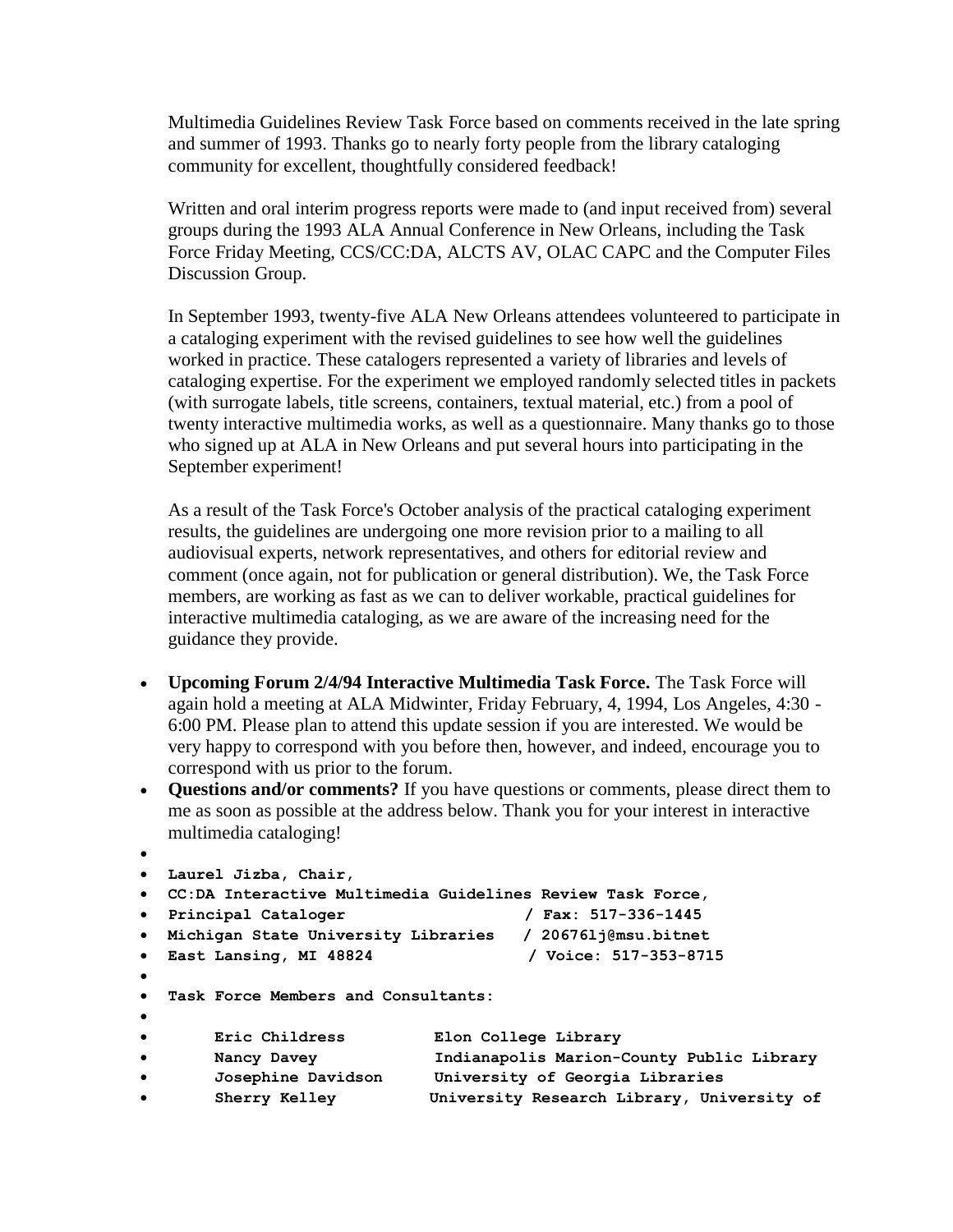**Ann Sandberg-FoxSaint Michael's College, Vermont**

- 
- $\bullet$

#### **MAIN ENTRY FOR FILM AND VIDEO COMMENTARIES**

The following are comments made by Jean Weihs (Technical Services Group) on items in the OLAC Newsletter's June 1993 issue.

On page 7 Nancy Olson states that "to be considered for shared responsibility, no more than two or three persons are named in the chief source of information, and no corporate bodies are named anywhere". There are instances where this statement would not apply. For example, I have on my shelves a videocassette that was performed and produced by two people and distributed by a corporation. The address of the performers/producers is listed on the label. It is obvious that the corporation has no intellectual responsibility, but rather merely found a suitable item to use as a sales "come-on". This item should be entered under the person first named. The same would be true when the one, two, or three persons involved are producing and marketing an item under their own label. A hypothetical example is a videocassette made by me and marketed under Technical Services Group, my own company.

On page 7 also Nancy states that "if the corporate body is the only name appearing in the credits, the corporate body would be chosen as the main entry. If any persons are named for any functions, responsibility would be mixed, or diffuse, and entry would be under title". This is not always the case. For instance, there are "talking heads" videos of conferences where the camera is aimed at the speakers without any seeming attempt to do anything other than record the event. No matter how many people are listed as having a function in its production, they really did not add to the intellectual content, and this item should be entered under the conference. Another example might be where a corporation has developed a video, made by its staff, as a statement of its policies and/or procedures. In such a case, the corporation would have total control of the intellectual content. The credits may list the persons involved and their functions, but the item should be entered under corporate body. Sometimes, the list of functions is used as a goodwill gesture.

#### Nancy Olson response:

Thank you for allowing me to expand on the points Jean Weihs raises in her comments on my article on main entry.

Her first comment related to the distributor, a corporate body. She is correct; a corporate body named on the item and identified there as being a distributor would be ignored when choosing main entry. If, however, the corporate body is named in the credits and not identified as functioning solely as a distributor, the corporate body would be assumed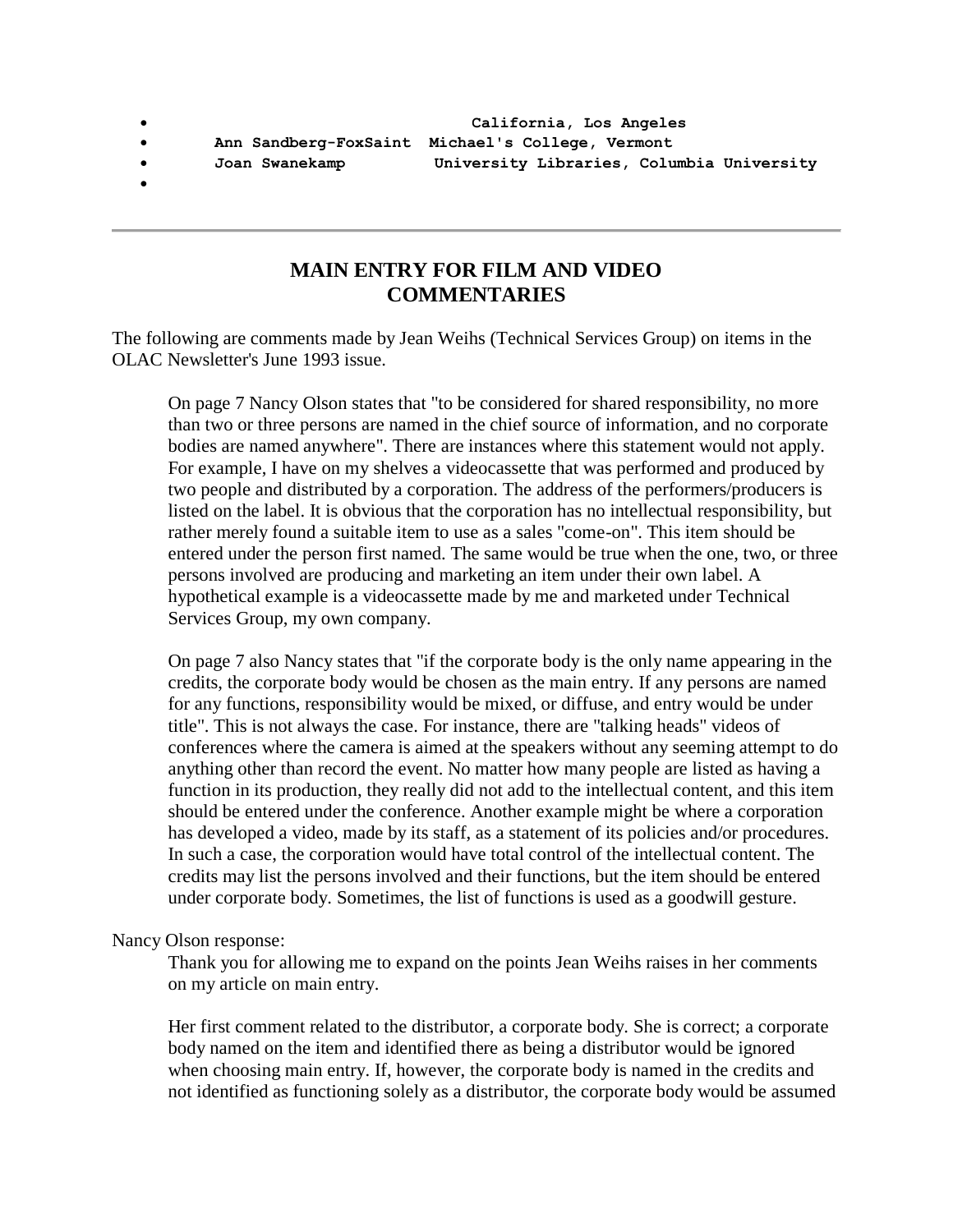to perform some function in the production of the film and would be considered in the main entry decision.

Her second comment included an incomplete quote from my article -- I am referring to two specific cases in which one may consider corporate body main entry.

When cataloging any film, video, or other item, we must use the information given in the chief source of information. If people are named there, for whatever reason, their names are in the chief source, and must be considered in main entry decisions.

It is true that we may know the people named in the chief source did nothing of any importance in the overall creation of the finished product, but they are named in the chief source. We cannot ignore those names, no matter what we know about them. Indeed, one of the strengths of AACR2 is that it establishes a chief source of information for each type of media and provides rules for dealing with the information provided, without having to know more about the item than it tells us.

As I reread 21.1B2, if a video clearly is about a corporate body (policies, procedures, staff/members, resources, products, etc.) and is issued/distributed/sold by the corporate body, we would use main entry for the corporate body. If, however, it had prominent credits for persons not identified with the corporate body, we might consider responsibility diffuse. I suspect such items are rare [outside corporate libraries or special libraries] as I can think of only three that I've considered for corporate main entry under AACR2. One needs to consider each item on a case-by-case basis, with item and rules in hand.

A conference video raises other questions. The rule covers items "emanating from" the conference. Does an independent company recording meetings and selling copies qualify here? I would say probably not, unless the company indicates it is functioning for the "conference" in some capacity. Items considered here must report the "collective activity of a conference." Does one meeting at a conference qualify? I think not. However, when the "conference" arranges for its meetings to be filmed or recorded, and distributes the complete package, and prominently names the conference in the item being distributed, then all parts of 21.1B2 are satisfied and the conference could be chosen as main entry. Again, it is difficult to make such decisions without item and rules in hand. One may generalize in documents such as this, but each actual item presents its own set of information, and decisions must be based on the item in hand.

These are the kinds of questions we used to resolve with the help of Ben Tucker and AV catalogers at LC. We miss their advice and interpretations. When they issued a rule interpretation, those of us in the United States had their wise guidance to follow.

A related matter: I have seen discussions on Autocat and elsewhere about the need to have composer main entry for opera videos (Shakespeare videos, etc.) so the items can be classified with the works from which they are derived. May I remind readers that classification is not controlled by network, national, or international rules. Items can be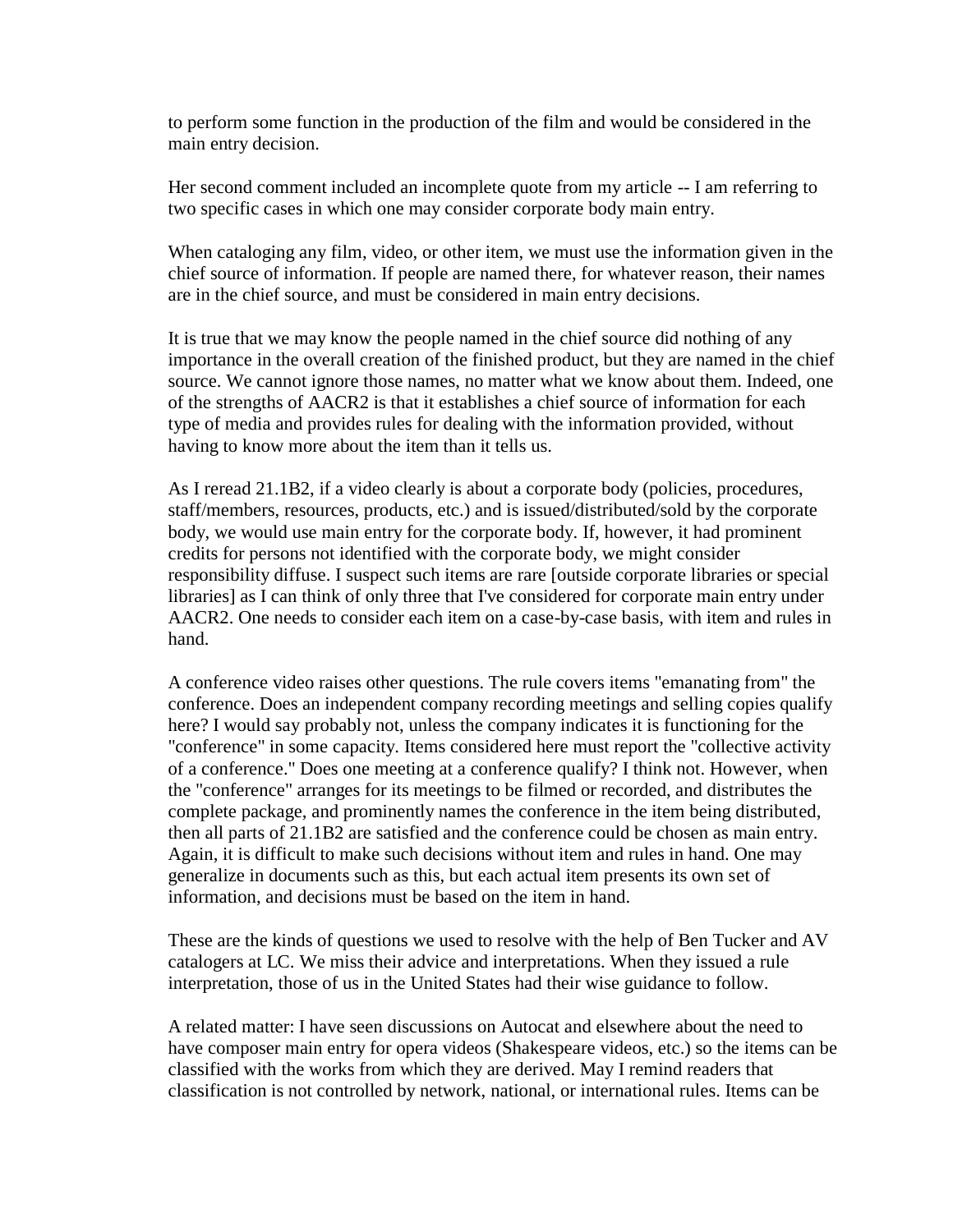classed together if you want them classed together regardless of main entry. The LC literature tables have provision for adaptations, dramatizations, etc. This pattern may be used elsewhere.

## **OCLC USERS COUNCIL MEETING Reported by Mary Konkel**

The Fall meeting of the OCLC Users Council was held October 10-12 in Columbus and Dublin, Ohio. I attended as an observer representing the Online Audiovisual Catalogers. An observer, while not an official voting member of the Council, is welcome to attend open sessions, programs, and social functions and is free to participate in forum and small group discussions. I'd like to share with you some of the highlights. The theme for 1993/94 is "The Bibliographic Commons and Beyond: Electronic Publishing and Knowledge Management."

To kick off this theme, the keynote address delivered by Gerald Lowell, University Librarian at the University of California, San Diego, presented historical perspectives of the "bibliographic commons" or OCLC Online Union Catalog with his concerns on realities and the future.

Six possible threats to the viability of the commons were outlined.

- Ownership, roles, and responsibilities (Whose grass is it anyway and what right do we have to partake?)
- Goals and objectives (What grain do we want to plant and how are we going to cultivate this common land?)
- Data and record exchange obstacles (Can I get my cattle to the commons as fast as you and what if you get there before me?)
- Local systems and regional networks (My grass is cheaper than yours, so why do I need the commons? What's in it for me?)
- Fiscal issues (My grass is cheaper than yours, so why should I pay more to use the commons?)
- Electronic arena (Can cows continue to traverse the interstate? Our mechanisms for navigating the electronic highway must be retooled.)

In order to maintain the viability of the bibliographic commons we must continue to support its upkeep through research, creativity, and contribution.

Arnold Hirshon, University Librarian at Wright State University gave a thought-provoking talk on the future of Technical Services and posed the following questions for librarians.

What do we do? Why do we do it? Are we the best ones to do it? Is Technical Services core to the mission of the library?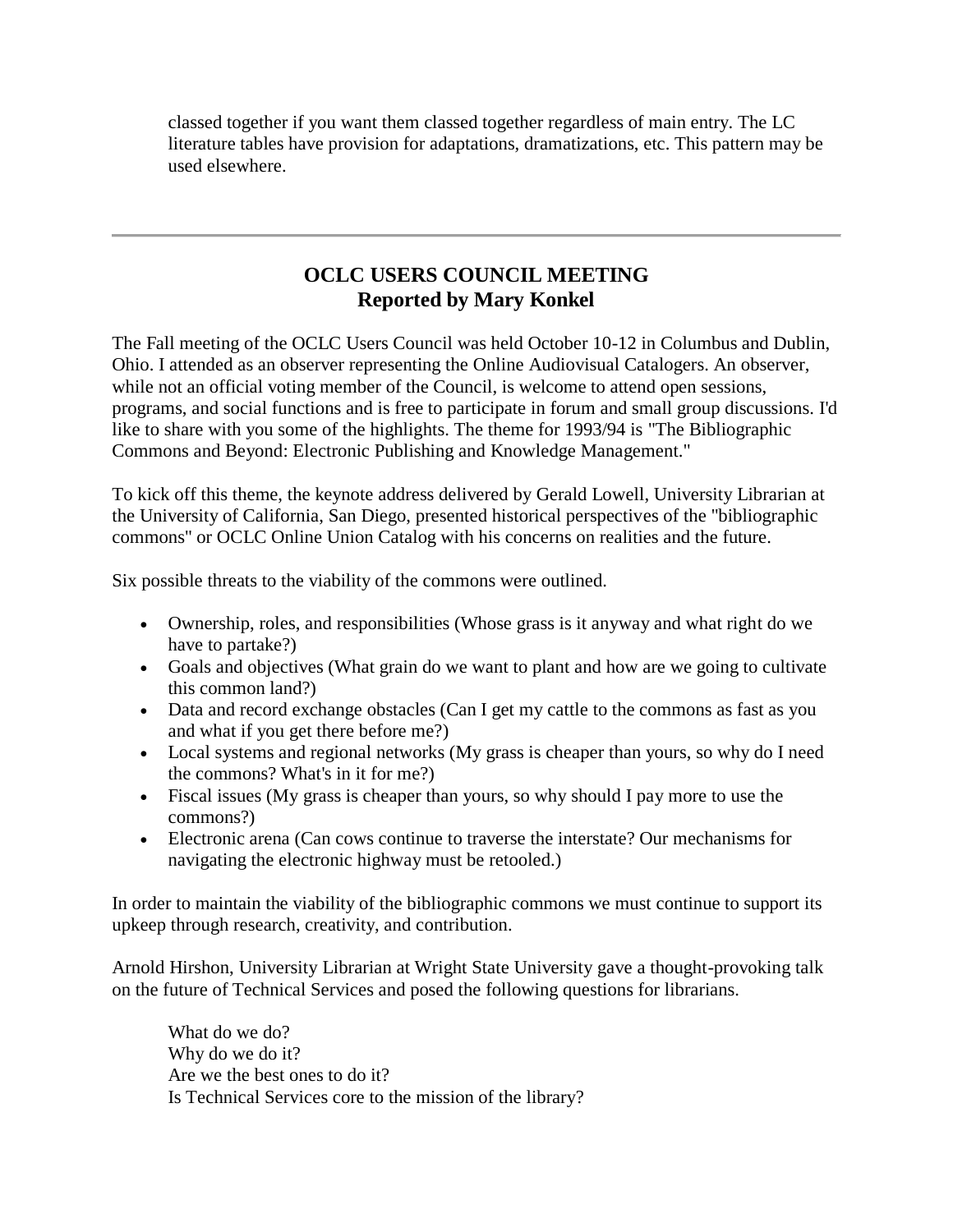Mr. Hirshon believes the business of Technical Services is to enable library users to obtain the information they need. Libraries need materials purchased and accounted for. Libraries need bibliographic catalogs. Libraries need collections built and tended. But are these tasks best accomplished through Acquisitions, Cataloging, and Collection Management Departments?

Wright State University has recently disbanded their Cataloging Department and has outsourced their cataloging to OCLC. The estimated \$200,000-250,000 saved will be shifted to direct public services operations and collections.

While this presents a radical approach, especially to those of us who have lived and breathed cataloging for many years, it is nevertheless a response to the need for change in the way we view and do business in Technical Services.

Martin Dillon, Director of the OCLC Library Resources Management Division gave an introduction to the OCLC Cataloging Strategy which focuses on major cost-cutting in the cataloging arena. OCLC has been working on 2 new products in that vein.

PromptCat is a proposed service (on or before January 1995) for providing express cataloging for approval plans. OCLC will contract with your approval plan vendor to obtain specific information on the titles you receive. OCLC will then select the appropriate record from the OLUC and deliver your cataloging to you based on your library profile. PromptCat testing with Michigan State University and Yankee Peddler has already begun.

InfoSmart is a proposed service for one-stop selection, ordering, and cataloging. Bibliographers would peruse a selection database containing availability, pricing, reviews, and table of contents information and would make purchase selections directly. Electronic vending to the library's profiled jobber would take place and upon confirmation of the order, cataloging information would be shipped to the library. OCLC and Bowker have begun dialogue concerning Books in Print as a possible selection database for InfoSmart.

Dr. K. Wayne Smith delivered his OCLC President's report highlighting key OCLC successes, in particular FirstSearch, the purchase of IDI, a company which greatly enhances OCLC's endeavors in full-text electronic publishing and information management, and the expansion of services in the international arena. OCLC has also introduced (September 1993) a new IBM 486-based workstation which is compatible with all OCLC products and services.

Small group discussions and working sessions focused on several alternatives for the restructuring of OCLC tapeloading pricing. The Cataloging, Communications and Access, Reference Services and Resource Interest Groups also met.

Attending the OCLC Users Council meeting enabled me to hear firsthand of the future developments and expansions of OCLC systems and services. It presented a unique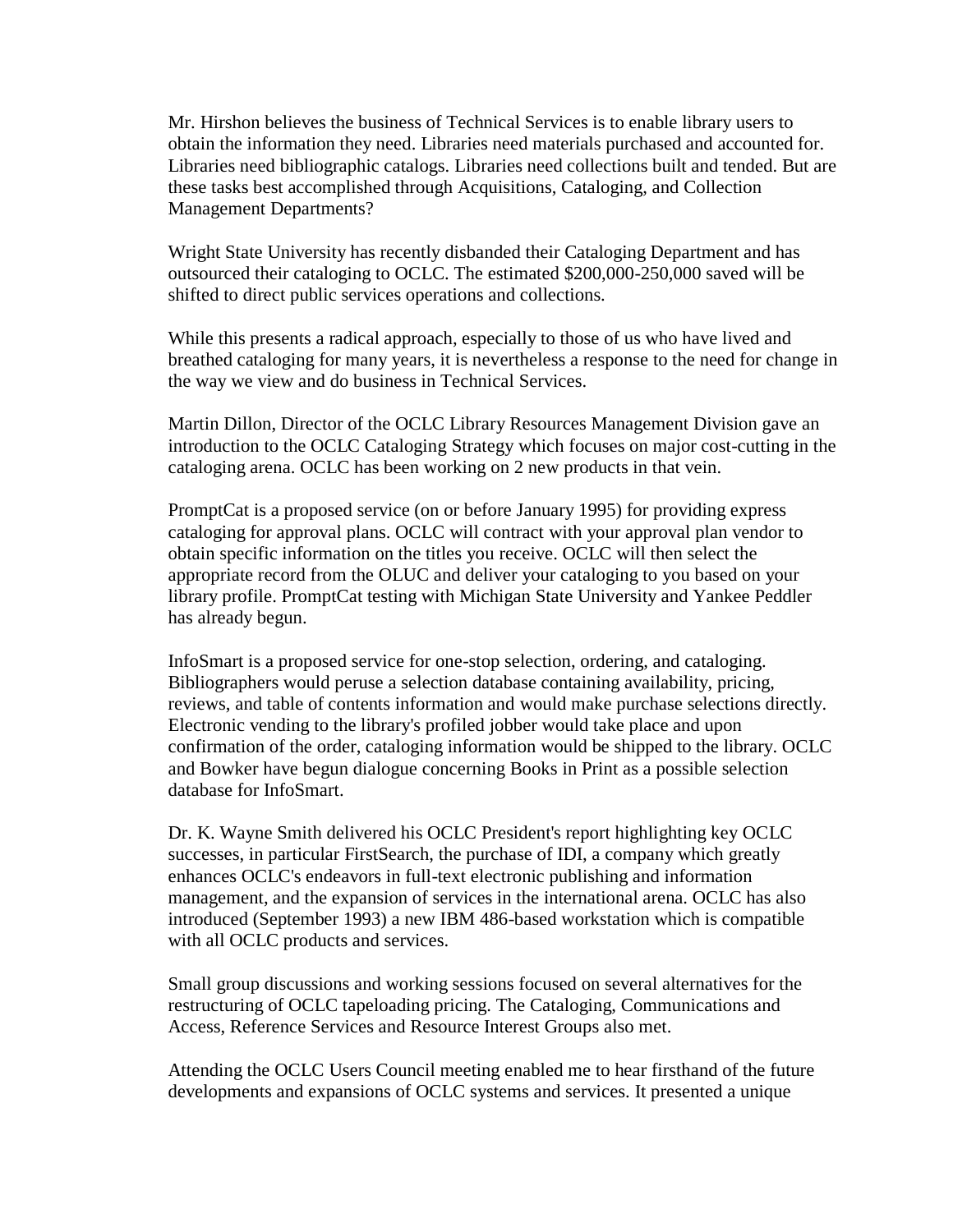opportunity and forum to represent OLAC in discussions and decision-making which will guide OCLC into the future.

### **BOOK REVIEWS Frank T. Wheeler, Column Editor**

*Guidelines for Cataloging the Files Available Through LEXIS* by Ellen McGrath A Review

In praise of catalogers...!! These guidelines, produced by the cataloger on the project, are helpful and clear-cut examples that will be useful to any professional considering a cataloging conversion project. The project from which they resulted, aimed at cataloging the files available on LEXIS and WESTLAW, is thoroughly covered and serves as an excellent example for similar project applications. Not only are the bright spots highlighted, but also the pitfalls and reasons for why things did not work as planned. Information of this nature is always important to those seeking project funding and serves to help all librarians involved in cataloging projects with additional insight and information.

The guidelines cover the history of the cooperative cataloging project, the LEXIS project itself, termination of the LEXIS project, and an honest conclusion including both positive and negative results. The second half of the work is appendices including: project applications based on AACR2R, subject analysis, bibliographic record examples, LEXIS project procedures, list of cataloged LEXIS libraries, and a bibliography.

This book is an excellent asset to libraries interested in conversion projects of any nature and should be consulted. It is especially useful to management with no cataloging background who seek a better understanding of procedures, pitfalls, and the need to make a cataloger head of such a project.

Published by: American Association of Law Libraries, Chicago Occasion Papers, No. 11, June 1992.

Reviewed by

Anne S. Salter Library/Archives Atlanta History Center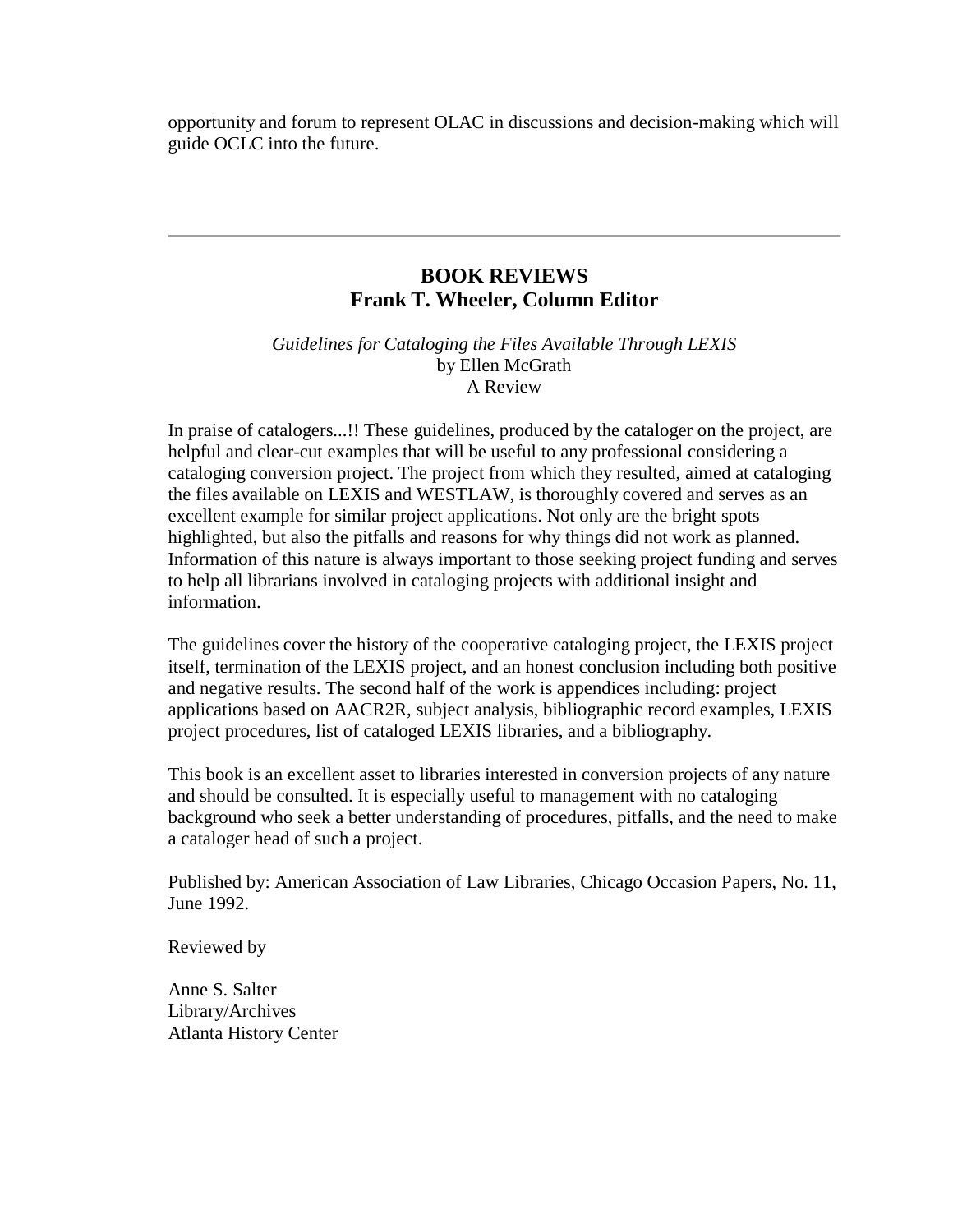### **QUESTIONS AND ANSWERS V. Urbanski, Column Editor**

**QUESTION:** I'd like some advice as to whether I should create a new record on OCLC for the "Fraction Factory Starter Set." This consists of two items: the book *Fraction Factory Games and Puzzles*, which has an OCLC record #19037961, and 3 sets of "Fraction Factory pieces," plastic pieces of different sizes. The "starter set" is named only in the manufacturer's catalog (Creative Publications). There is no unifying container and the plastic pieces came in unmarked containers. The plastic pieces are therefore also only named in the catalog. So, should I:

- 1. create a new record with the catalog as the source for the title?;
- 2. edit the existing record by adding a 590 field noting that we have the plastic pieces?

**ANSWER:** I don't have access to the Creative Publications catalog, so I can't look directly at the presentation you describe. I have searched the title on OCLC and looked at all the records. Given these caveats and the information you have supplied, I would input a new record for the "starter set" and use the title from the catalog.

You could edit the OCLC record for the text and add the fraction pieces, but I see two difficulties. First, if the game pieces are an integral part of fully utilizing the text, then you probably want to catalog what you have as a kit rather than a text with accompanying material. Therefore, you could not use OCLC record #19037961 because it is a record for the text and is input using the book format rather than the audiovisual format. Second, if you have ordered and received a package that the manufacturer is calling a "starter set" - even if they do that with infuriating obscurity -- other agencies will also be ordering it and walking the same tortured path to discover information. That being the case, it is not only more accurate to do a new record for the item with an accurate title and physical description, but it is fulfilling your role as part of a larger cooperative cataloging family.

**QUESTION:** We are having a discussion in our library regarding the handling of the 530 field ("Issued also as...") in OCLC records. I was hoping that you could let me know whether you leave the 530 as is or adjust them when copy cataloging. There is a record on OCLC that we are looking at (OCLC #20088190). Although it has two 530 fields, this record does not have a separate note regarding the VHS format.

**ANSWER:** The record that you refer to on OCLC is one of LC's generic records. It does not represent any one specific version of the title. It can only be used to clone a "real" record for a specific version (such as the VHS format version).

We have never used a 530 on local records, that is, we avoid saying "Issued also as Beta" 1/2 in. and U-matic 3/4 in." even when we know this to be the case. In a local database, it can lead users to assume that you have three copies of the title in varying formats.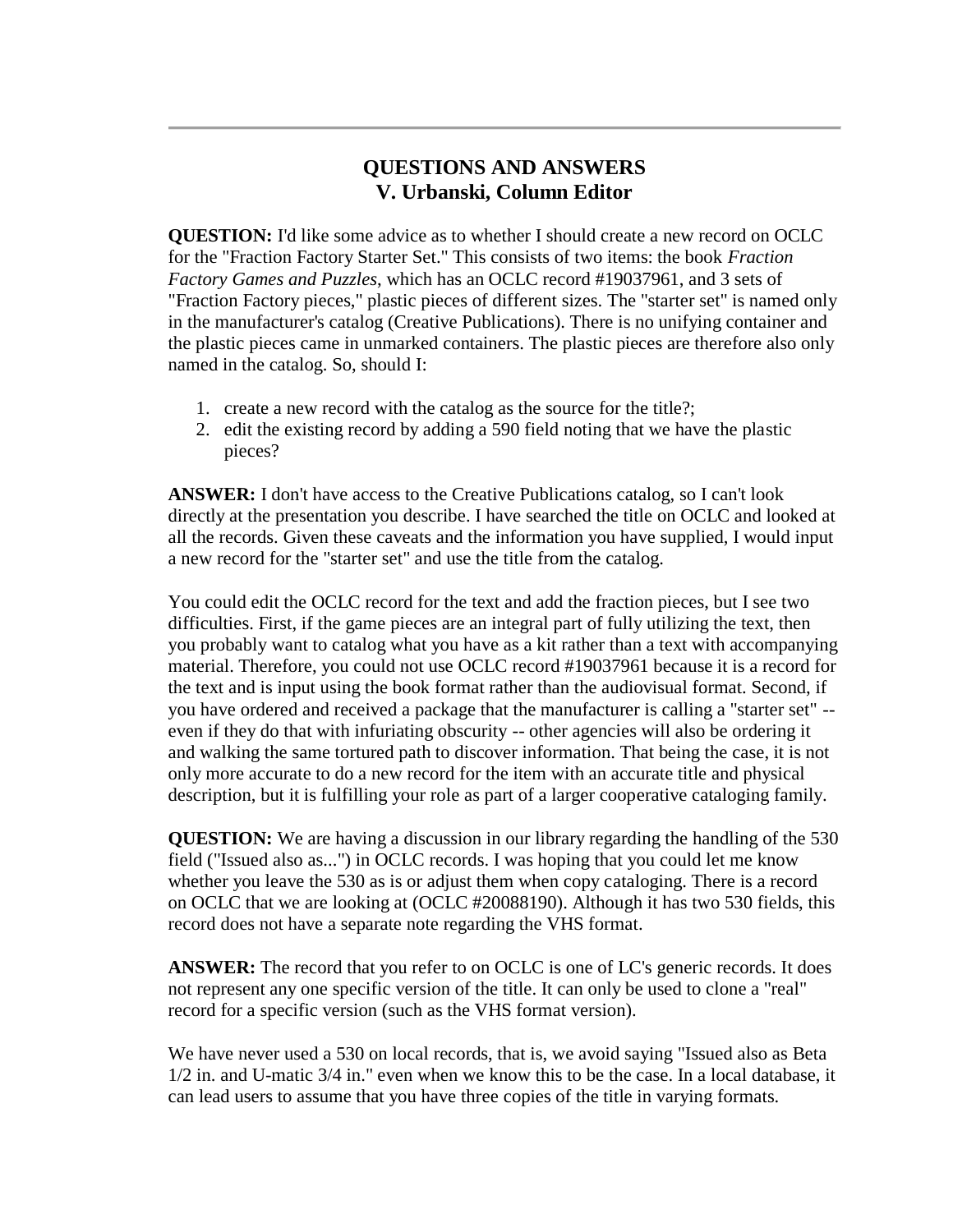**QUESTION:** I am writing concerning the answers given by Ben Tucker, Sheila Intner, and you in your column in the December 1992 *OLAC Newsletter* to the question about cataloging the videocassette without a title on the video itself or on the container.

My reading of rule 7.0B1 is that the chief source of information for a videorecording can be only one or the other of: "a) the item itself (e.g., the title frames)" or "b) its container (and container label) if the container is an integral part of the piece (e.g., a cassette)." Title and statement of responsibility information taken from the other sources listed in rule 7.0B1 would necessarily be bracketed (7.0B2) since it would not be taken from the chief source. I know of no rule permitting accompanying textual material to be used as a "substitute" chief source. Information is either from the chief source or it is from another source, but not from a source "considered" to be the chief source.

**ANSWER:** The crux of the matter you ask about may be the notion of substitute chief source of information. You will note that Ben says in his answer that the chief source is where you find the title. Wherever the title is becomes the "substitute" chief source. Rule 1.0A attempts to explain this. The primary way that we identify a bibliographic item is by its title. When you have selected a title, wherever that title is found becomes the chief source and information taken from other locations should be bracketed to indicate that it was not found in proximity to the title.

It is my understanding that the list of chief sources should be viewed in descending order of importance and that all these sources are authorized to be "substitute" chief sources when the "chief sources" above it fail to provide the needed information. In identifying a title, look first at the item itself and its container and label. If the information is not there, move down the list to (first) accompanying textual material, (second) a container that is not integral to the piece, and then, to "other sources." Any of these can be the "substitute" chief source once the chief sources above it prove unequal to the task!!

Rule 2.0B1 uses the term "substitute" to explain what I have tried to get at above. Likewise, the footnote on the same page. *OLAC Newsletter* v.12 no. 1&2 Question and Answer column also addressed concerns along these lines. The last question is pretty near what I am trying to explain here, especially regarding the priority order of chief sources as expressed in Chapter 7 of AACR2R.

Back in the early eighties when we were just starting to use AACR2, I really had a tough time with this. Ben reduced it down to a fairly simple concept. The only title that should be bracketed was a title that was supplied by the cataloger. Even titles found in reference sources and the content of the item itself were not bracketed. But, a note is needed to indicate where the title came from so that others would be able to match their item with your description of your item.

This is a fair representation of what I understand to be the standard interpretation of the function of chief sources and prescribed sources. I think Sheila's and Ben's answers reflect this same understanding.